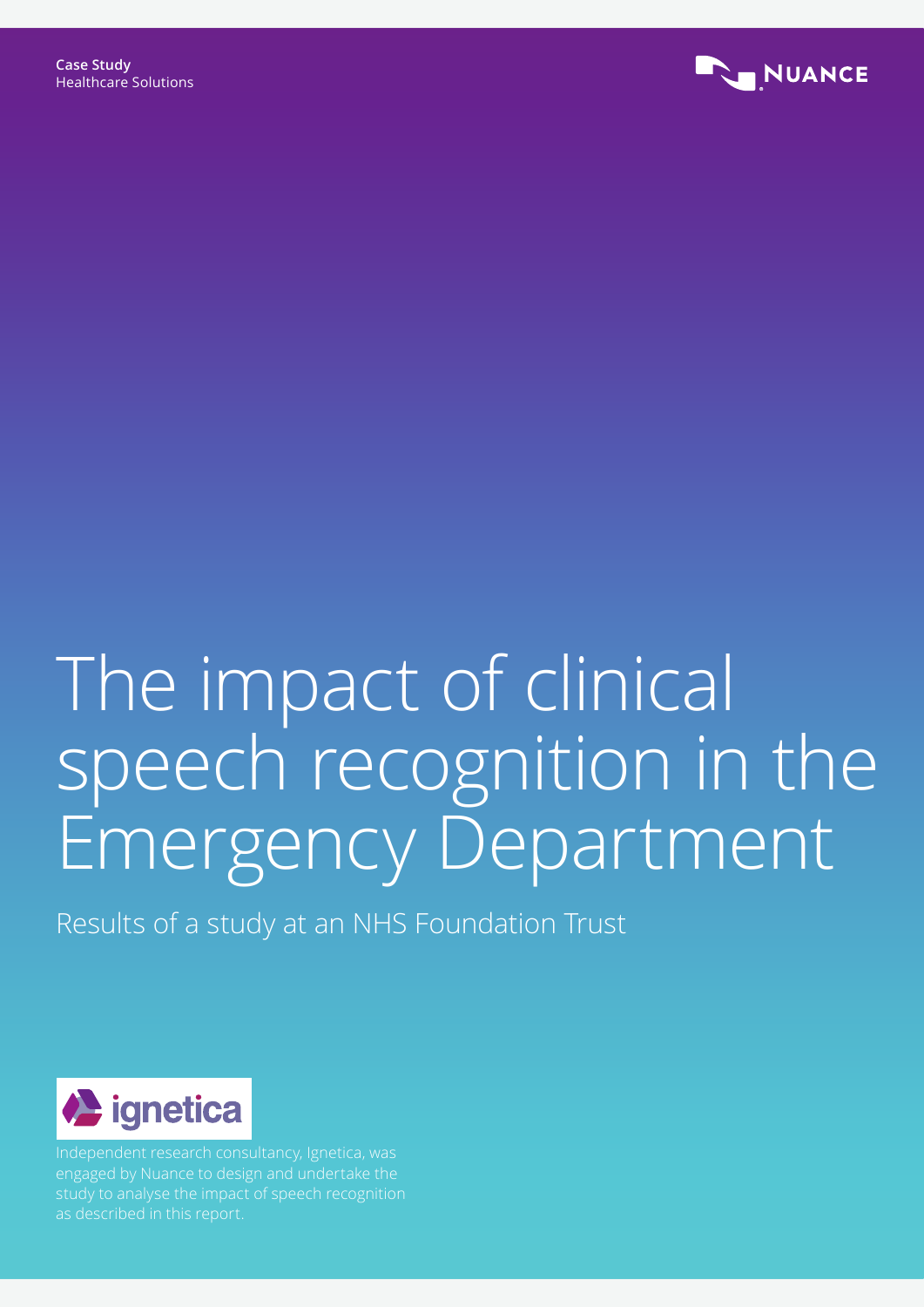

# Results of a study to analyse the impact of the use of clinical speech recognition in the Emergency Department at an anonymous NHS Foundation Trust.

This report summarises the results of a study into the impact of Nuance Dragon Medical speech recognition deployed within the Emergency Department (ED) at an NHS Foundation Trust as reported by ED clinicians responding to an in-depth structured questionnaire. It provides learnings and recommendations for other healthcare leaders who may be investigating similar digital solutions to create complete, accurate and timely patient records.

# Contents

- **1** Forward
- **1** Introduction
- **2** Study
	- − Scope
	- − Background
	- − Methodology
- **3** Results
- **5** Conclusions and Recommendations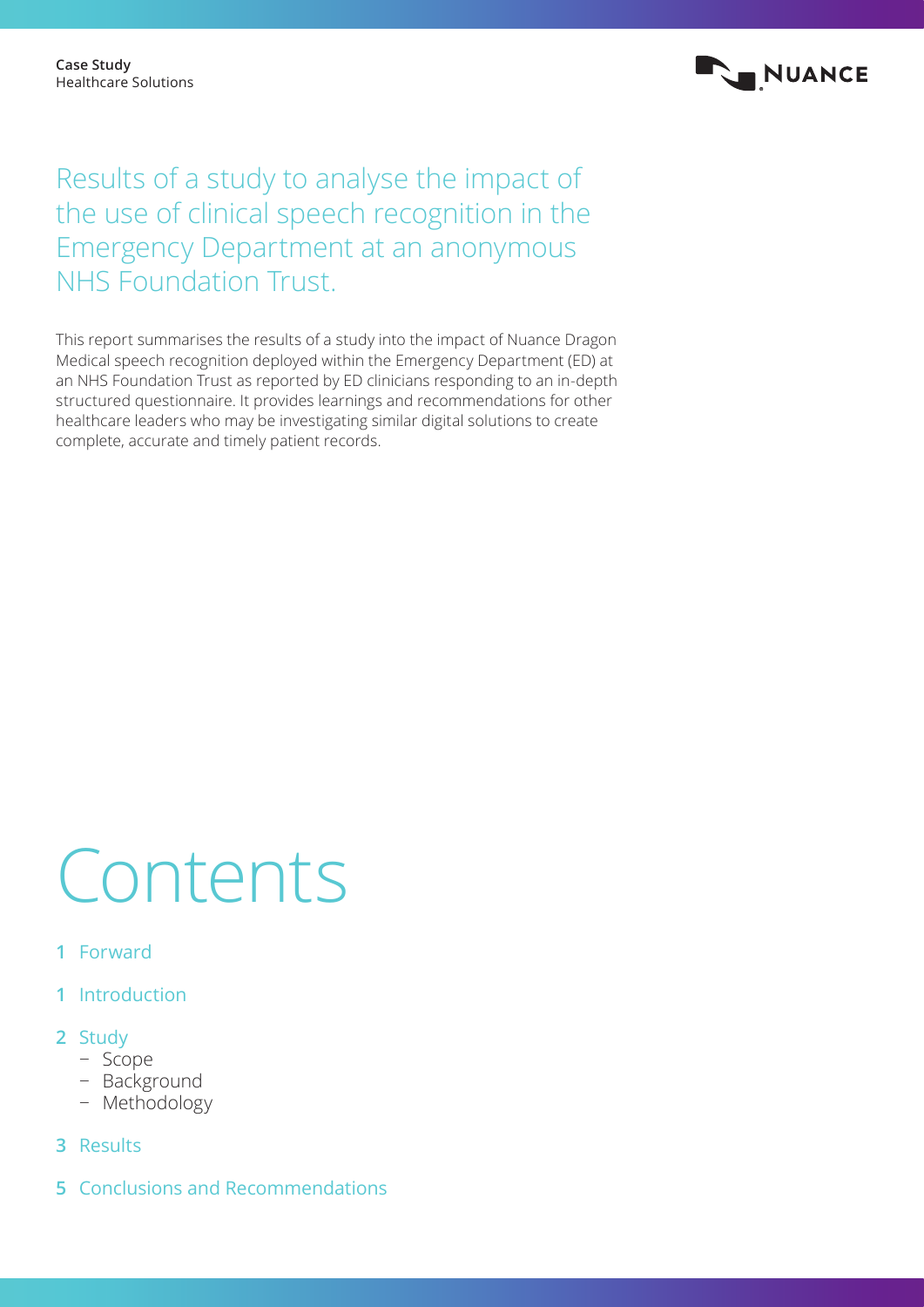

"Speech recognition has transformed our ED, releasing our doctors and nurses from the shackles of clinical documentation and enabling them to spend more time treating patients."

— ED Consultant and CCIO

### **Forward**

#### **Enabling the Vision of a Paperless Emergency Department**

This study was conducted with an NHS Foundation Trust with a workforce of around 9,000 providing a range of specialist regional services to 1.5 million people. At this Trust, the healthcare team within the busy and demanding setting of the Emergency Department (ED) also had a burgeoning volume of clinical documentation accompanying each patient's assessment and treatment. This was potentially slowing the flow of patients through the department as well as increasing pressure on clinical staff.

The Trust recognised the importance of complete, accurate and timely documentation to support the patient care journey and had introduced an electronic patient record (EPR) system to improve and streamline delivery of care. The ED implemented the EMIS Symphony EPR, but this meant clinicians, who had previously handwritten or used traditional dictation to create patient notes, were now limited to typing notes directly into the EPR.

The ED team was already working to maximum capacity, so the Trust sought a solution to ease and speed both structured and unstructured (narrative) data entry into the EPR, reduce the overall documentation burden and enable the clinical team to stay focused on patient care. The Trust chose to implement Dragon Medical speech recognition software from Nuance, integrated into the EMIS Symphony EPR.

The goal with Dragon Medical speech recognition was to enable doctors, nurses, and other healthcare professionals to input records in real-time simply using their voice. The following study, commissioned by Nuance, analyses the impact of Dragon Medical speech recognition in the ED. This study provides a snapshot of the documentation challenges and the benefits of the speech recognition deployment as perceived by the Trust's clinicians.

### **Introduction**

#### **The vision of a paperless NHS**

The NHS is under tremendous and unrelenting strain. Its dedicated staff strive to deliver world-class services against the backdrop of increasing demand for services from a growing and ageing population and constrained budgets.

A Nuffield Trust report forecasts that such population growth could mean we need another 17,000 hospital beds by 20221 . The number of doctors, nurses, other healthcare professionals and equipment will all have to scale to meet such demand.

More patients generate more clinical documentation – the creation of which is a process that has the potential to remove clinicians from performing vital services in favour of carrying out time-sapping administration. The time spent on clinical documentation has been highlighted in a recent study from Nuance Communications. It reveals that 50% or more of a doctor´s time is spent on clinical documentation processes, with around 52 minutes per day spent searching for information2.

or more of a doctor's time is spent<br>on clinical documentation processes %

In the same study, in over one in four (27%) instances of clinicians' reviewing clinical documentation, the required information was not even available or had insufficient detail/clarity at the time it was required. 41% of these instances can be directly attributed to lack of the completeness of medical notes.

A recent Freedom of Information request made on behalf of Nuance Communications also found that – for 9 in 10 Trusts questioned – administrative time is often spent by staff handwriting patient notes following consultations3.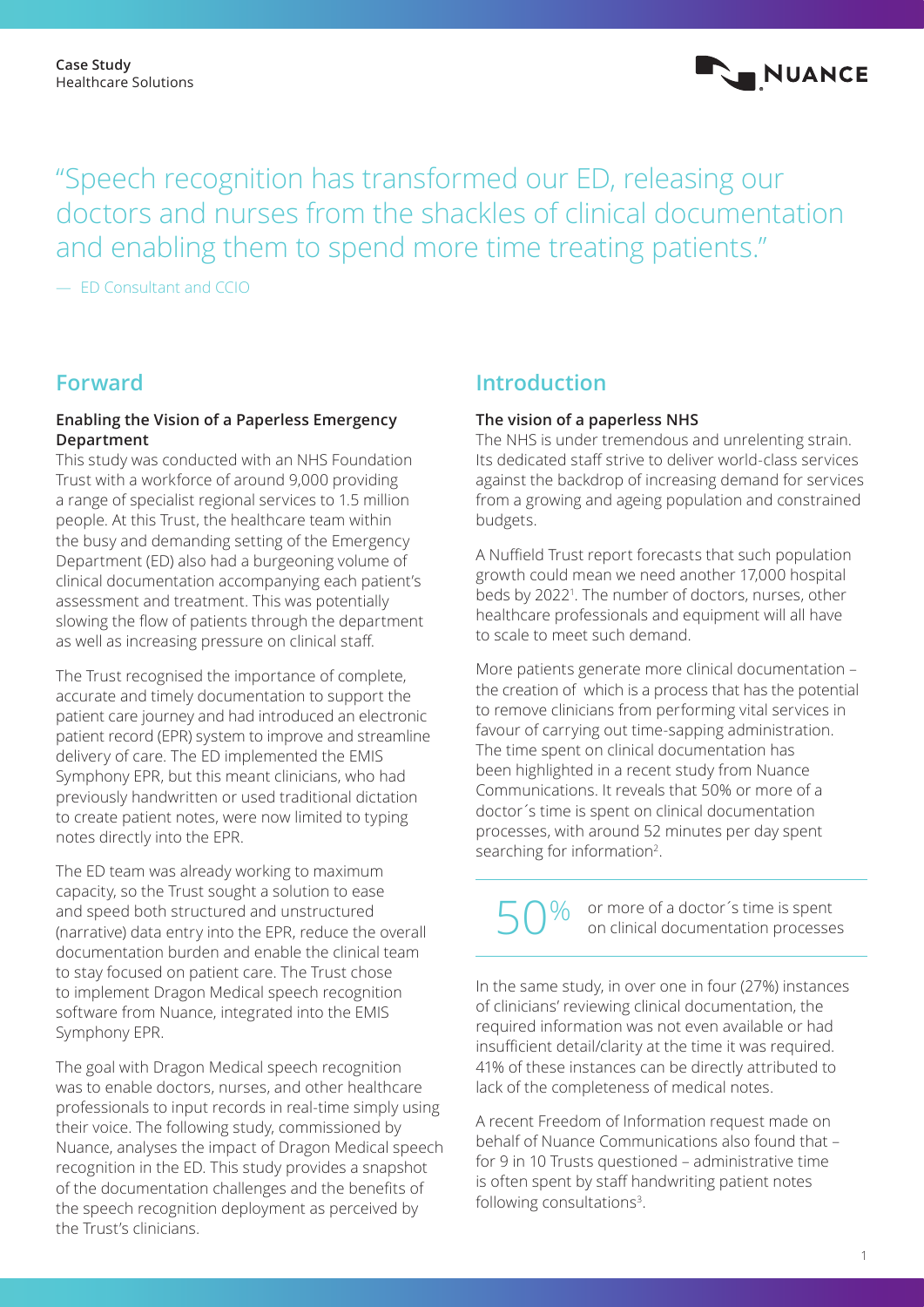

"All patient and care records will be digital, real-time and interoperable by 2020. By 2018 clinicians in primary, urgent and emergency care and other key transitions of care contexts will be operating without needing to use paper records."

For this commitment to become a reality, healthcare leaders need to think not only of investing in digital technologies but also the usability of these technologies by their clinicians.

## **Study**

#### **Scope**

This NHS Foundation Trust had two separately located Emergency Departments (ED). The main ED has three distinct clinical areas: The Main Department which includes paediatrics (Main), Resuscitation (Resus) and See and Treat (See & Treat) i.e. patients assessed with minor conditions. The other ED has Main and Resus only. Early in 2017 both locations deployed Nuance Dragon Medical speech recognition in ED to help doctors and nurses quickly and accurately capture the patient story at the point of care and to improve the clinical documentation workflow.

#### **Background**

As earlier studies have identified, hand-writing or selftyping reports is widespread across NHS Trusts. This practice was also evident within ED prior to deploying the departmental EPR. For example, 95% of its Main department clinical team were either hand-typing or using pen and paper to create their patient records.

# %

of the clinical team relied on typing<br>or pen and paper

NUANCE

See & Treat saw 53% of the clinical team relying on hand-writing and typing and 28% relying on traditional dictation using secretaries and support staff.

%

of clinicians cited delays of one or two<br>days in notes reaching patient records

For those working when dictation or audio typing was used, 32% of clinicians cited delays of one or two days in notes reaching patient records following consultations. 28% reported that this process typically took 2-6 days. Some clinicians – 9% – reported that notes took more than two weeks to reach clinical records – such that they could not be used in the ongoing treatment of the patient by other clinicians. Following implementation of the EPR it was anticipated that many clinicians, limited to typing notes directly into the EPR, would struggle to adopt the technology.

There was a clear need to improve the ease and speed of creation as well as the quality of the patient record, capturing not just the structured information but also the narrative of the patients' care. There was also a requirement to reduce the overall documentation burden placed on the clinicians. Creating records in real-time would also ensure potentially critical information was available within the EPR for others to review. To overcome this usability challenge, the Trust chose to deploy Nuance Dragon Medical speech recognition at both its ED sites and across all its three clinical areas; Main, Resus and See & Treat. Initial training introduced the clinical team to the use of speech recognition within the EPR and follow-up training a few weeks later ensured individuals were confident in its use.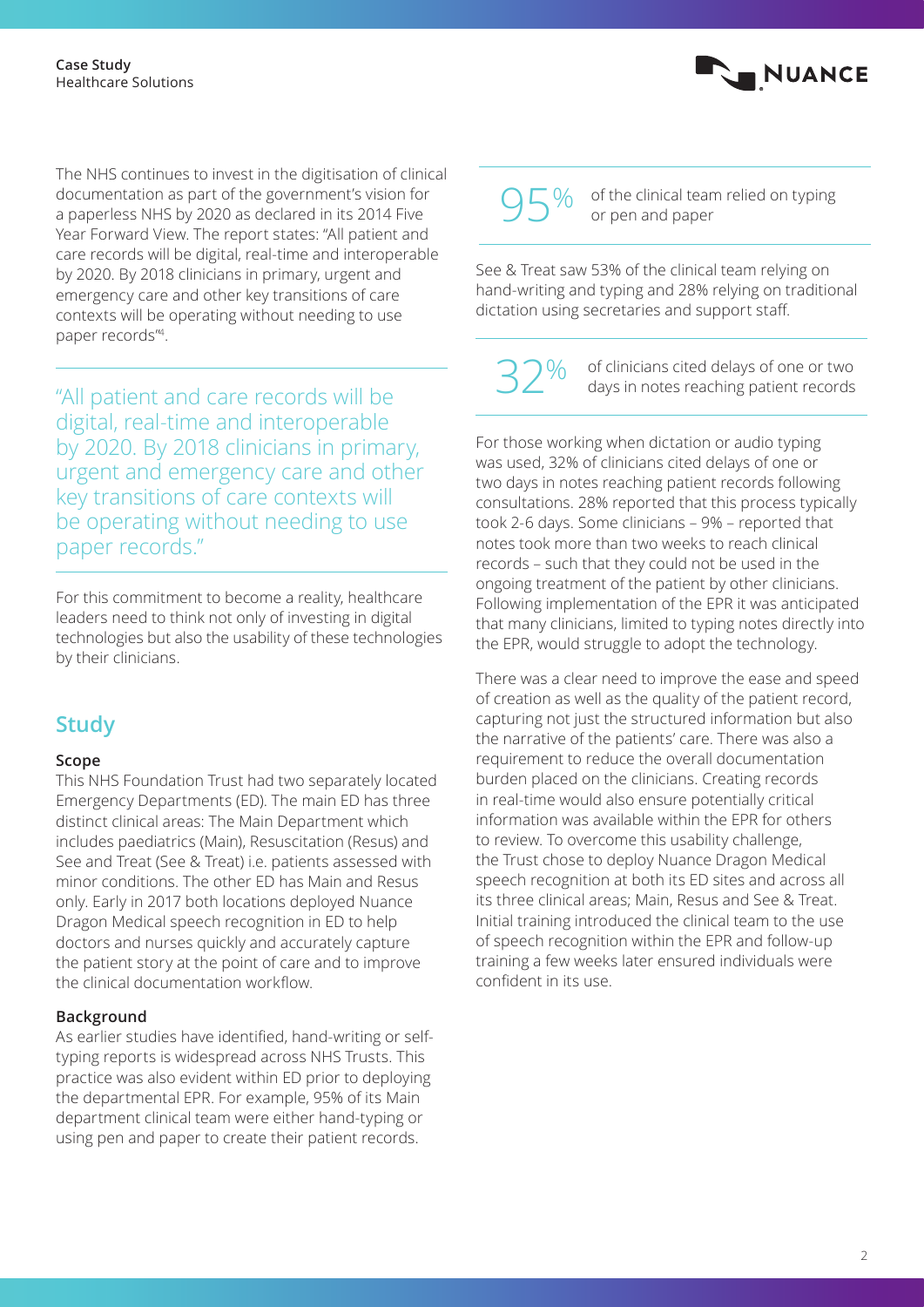

# **Methodology**

- **An independent research consultancy, Ignetica,** was engaged by Nuance to design and undertake a study to analyse the impact of speech recognition within ED at both locations, following its initial deployment.
- **With deployment of speech recognition already completed** before the start of the study it was necessary for the study to be undertaken on a retrospective, post deployment basis.
- **Funding for the study** dictated that it be undertaken on a clinician perception basis via questionnaire rather than with direct or observational measurement of any of the impacts.
- **The study is based upon an in-depth structured questionnaire** with clinicians in ED and provides a snapshot of the challenges that were overcome and the benefits as perceived by the participating clinicians.
- **The questionnaire** was completed by 44 clinicians: 28 senior doctors, 6 junior doctors and 10 senior nurses.
- **The study was undertaken over six weeks** in May and June 2017 with the analysis of the results completed in July 2017.

## **Results**

**Speech recognition is the preferred method for capturing patient notes in the Emergency Department.**

- **At the time of completing the study, speech recognition is used by 69% of clinicians** in See & Treat, 49% in Main and 31% in Resus (N.B. the lower adoption in Main and Resus, in particular, are due to practical factors not wholly compatible with clinical process).
- **Typing is still used** but handwriting and traditional dictation are no longer used.
- **Most (67%) of clinicians** believed patients had no concerns with their use of speech recognition.



clinicians reported that the speech recognition deployment in ED had a<br>positive impact

#### **Significant time savings**

- **Clinicians reported** that it took less time to capture clinical documentation using speech recognition versus typing
- **Creating a document** using speech recognition was estimated by the clinicians to be up to 40% faster than handwriting or typing

%

faster than handwriting or typing by using speech recognition when<br>creating a document

- **Time savings** per patient were reported as 3.45 mins in Main, 3.68 mins in Resus and 0.2 mins in See & Treat. (N.B. the key change in See & Treat was the removal of traditional dictation, so time-savings were not as evident).
- **Across the three clinical areas** of Main, Resus and See & Treat the average time saving using speech recognition versus typing was almost 3 minutes per patient. When compared with handwriting or traditional dictation practices, this time saving was up to three and a half minutes per patient.
- **Extrapolating the average time saving** if all clinicians were to use speech recognition versus typing per patient in each area of ED by the corresponding number of patients per area per annum, then the total potential time saving would be the equivalent of freeing up 389 clinician days per annum or, in gaining almost two full-time ED clinicians.
- **Reports of additional time savings** in other clinical settings varied from 1 hour 18 minutes to 4 hours per clinician per week – emphasising the role speech recognition has played in freeing up vital time for clinicians in ED to treat patients. (N.B. these time savings were reported by 9 out of the total of 44 clinicians participating in the survey and care with interpretation is required).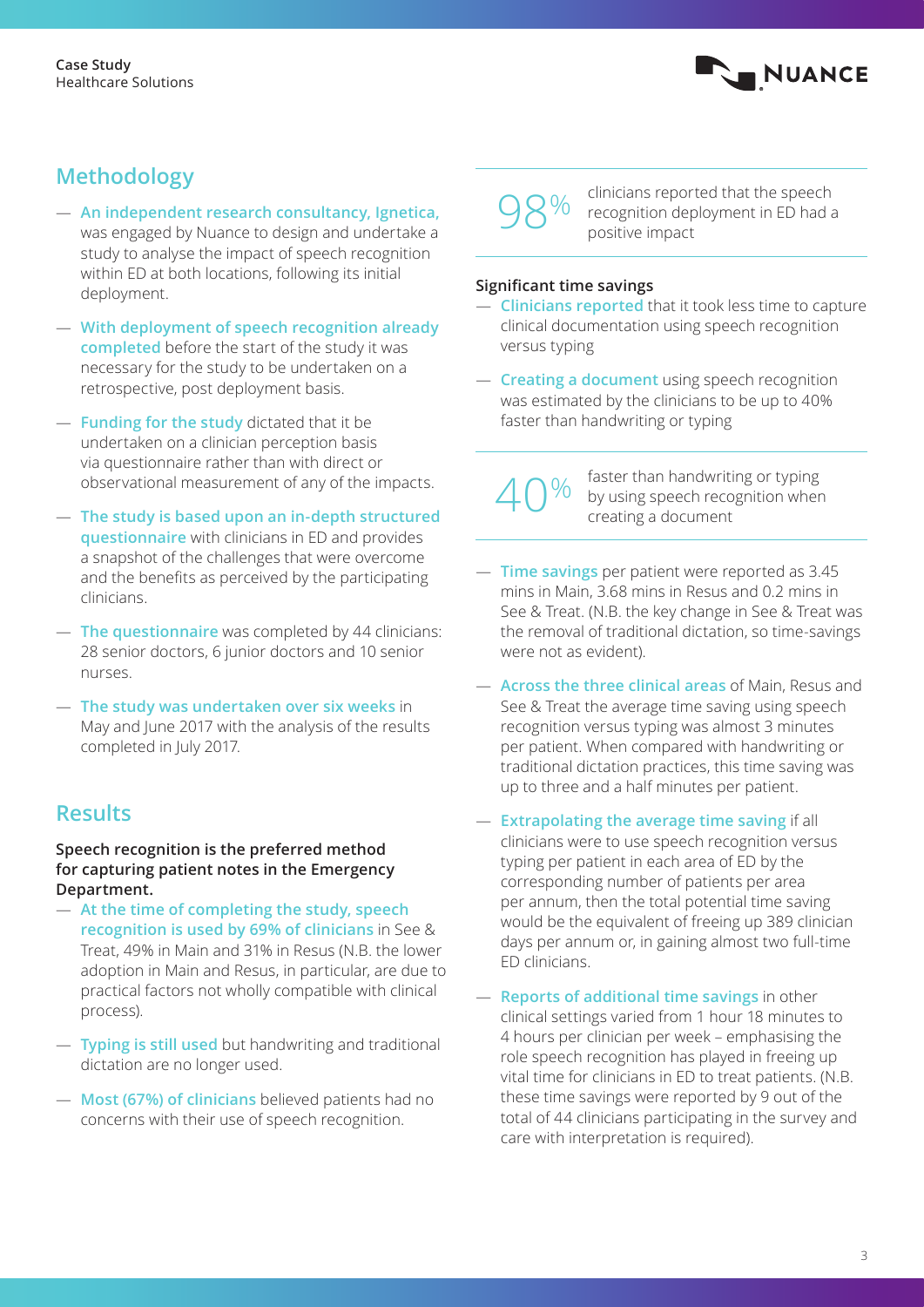

#### **Reducing delays and improving the flow of communication**

- Clinicians also reported a perceived reduction in information-related delays across each of the three clinical areas in ED and that, due to the increased ease and speed of adding additional information to the patient record using speech recognition, patient reports were significantly more accurate.
- Asked in more detail about the perceived benefits of the real-time recording of notes enabled through speech recognition the top responses included:
	- improved information handling,
	- a reduction in information-related queries,
	- information being rapidly available to others and
	- a reduction in information-related queries with other departments.
- Clinicians indicated the benefits of using speech recognition not only in the core ED EPR but also in producing other clinical documents in other systems within ED including the diagnostics and order communications systems, letter communications with GPs and for general administration such as e-mails etc.



of clinicians reported their notes were<br>more complete using speech recognition

#### **Improving the quality of patient records**

- **86% of clinicians** reported their notes were more complete using speech recognition with nearly one in four (23%) believing their notes are now 'much' more complete. Because the time it now takes to create the clinical documentation is less, clinicians felt they were better able to produce more complete notes with the time they had.
- **88% of clinicians cited overall quality improvements** with documentation following the implementation of Nuance Dragon Medical speech recognition.
- **Clinicians were asked for their perceptions** about the potential beneficial aspects of a more complete record. Amongst these were having information available:
	- to support effective and efficient care delivery
	- to support re-attendances
	- for subsequent patient queries
	- if needed for NHS complaints and legal defences

The majority (9 out of 10) of clinicians felt that using speech recognition compared to handwriting and typing saved time, improved the quality of the notes and increased the speed of communication with others.



time clinicians for the ED team

67% of patients had no concerns

Most (67%) of clinicians believed patients had no concerns with their use of speech recognition